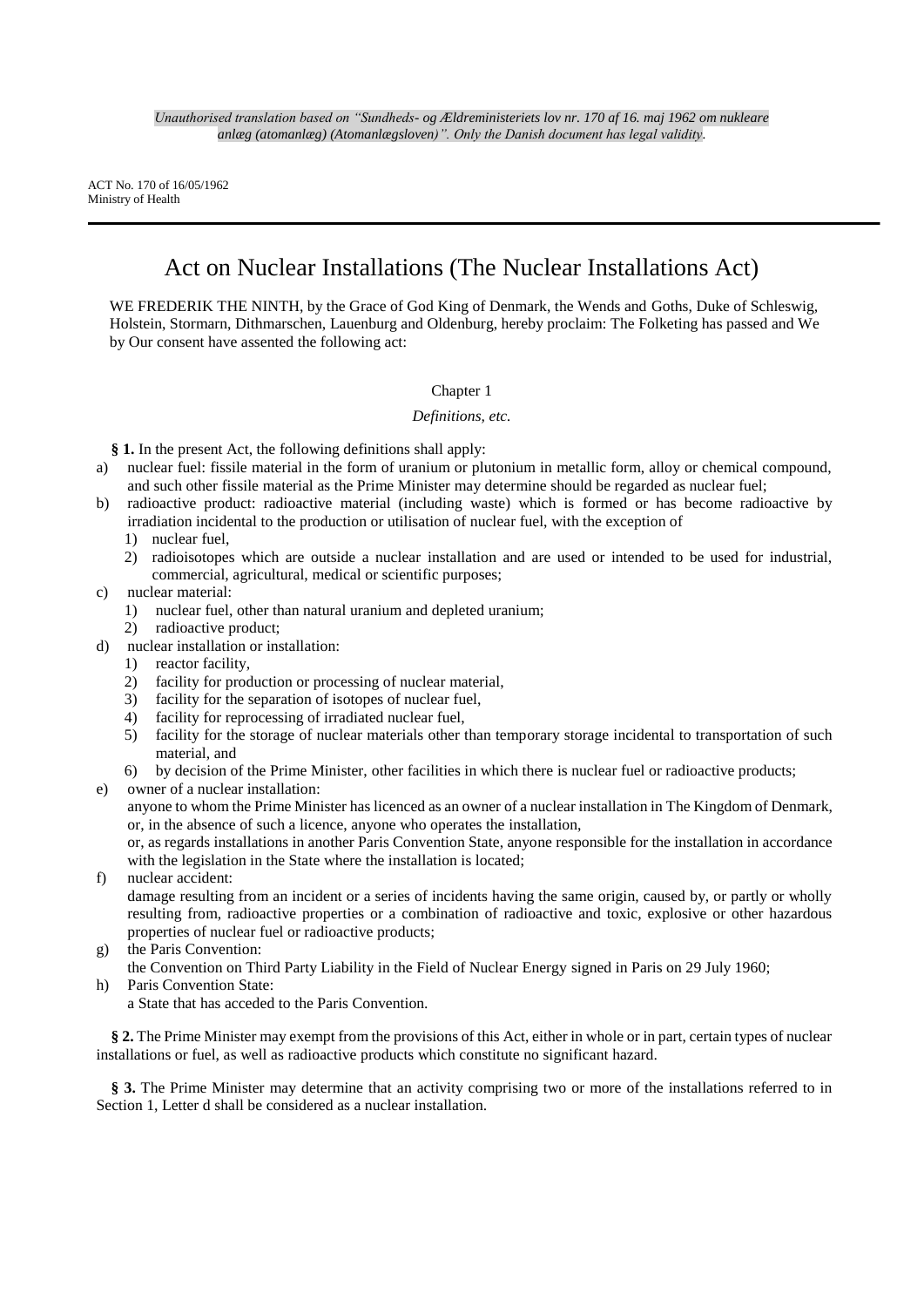# Chapter 2

#### *Nuclear installations and nuclear-powered means of transport*

#### *Licence to operate nuclear installations*

**§ 4.** It shall be unlawful to construct or operate a nuclear installation without a licence granted by the Prime Minister. *(2)* A licence may not be granted, if there is deemed to be any cause for concern regarding safety or other significant public interests.

**§ 5.** The licence shall indicate the installation owner who has liability under Chapter 3. The validity of the licence may be limited to a specific period and is conditional to the owner furnishing and maintaining insurance pursuant to Section 25, or furnishing security pursuant to Section 28.

*(2)* The licence shall be subject to such conditions as are deemed necessary with regard to safety and the public interest.

*(3)* Granting of the licence is conditional to the premise that when the opreation of the installation is terminated, arrangements are made such as the Prime Minister deems necessary to ensure that the installation, after closure, does not present a public safety hazard and that insurance or other security furnished to ensure that the owner meets his liabilities pursuant to Chapter 3 are maintained for as long as is deemed necessary.

*(4)* Conditions in the license may be amended and new conditions may be imposed as deemed necessary with regard to safety requirements and the public interest.

**§ 6.** A licence may be revoked,

- 1) if significant prerequisites for granting the licence were not met,
- 2) if the conditions imposed have been substantially or repeatedly disregarded, or

3) if safety considerations or other compelling reasons require that the installation ceases operation or be closed down.

**§ 7.** Both during its construction and operation, the installation shall be subject to inspection by the Danish Atomic Energy Commission (Atomenergikommissionen) and the Danish Health Authority (Sundhedsstyrelsen).

*(2)* The aforementioned authorities shall have the right, at any time, to access the installation and to demand any information needed to perform the inspection. They may impose such instructions as are necessary to ensure that the conditions for granting the licence are met, as well as any other conditions which are considered necessary for safety reasons. If necessary, they may order that the installation shall cease operation for a certain time.

*(3)* The Prime Minister may lay down more detailed rules regarding supervision.

## *Control of the peaceful use of nuclear installations, etc.*

**§ 8.** Where international agreements prescribe that control be undertaken to ensure that nuclear installations are only used for peaceful purposes, the Prime Minister may issue provisions to ensure that such control can be carried out. This may include authorising persons to carry out the agreed control to access the installation in order to perform the necessary third-party inspections.

# *Nuclear-powered means of transport*

**§ 9.** The Prime Minister may issue provisions regarding the presence and use of nuclear-powered vehicles in Danish territory, including provisions regarding nuclear-powered vessels' presence in Danish waters and access to Danish ports and regarding liability to pay compensation for any damage arising from nuclear accidents.

# Chapter 3

#### *Compensation and insurance*

# *Scope of the regulations*

**§ 10.** The provisions of this Chapter do not apply to reactors used in vessels or in other means of transport (however, cf. Section 9).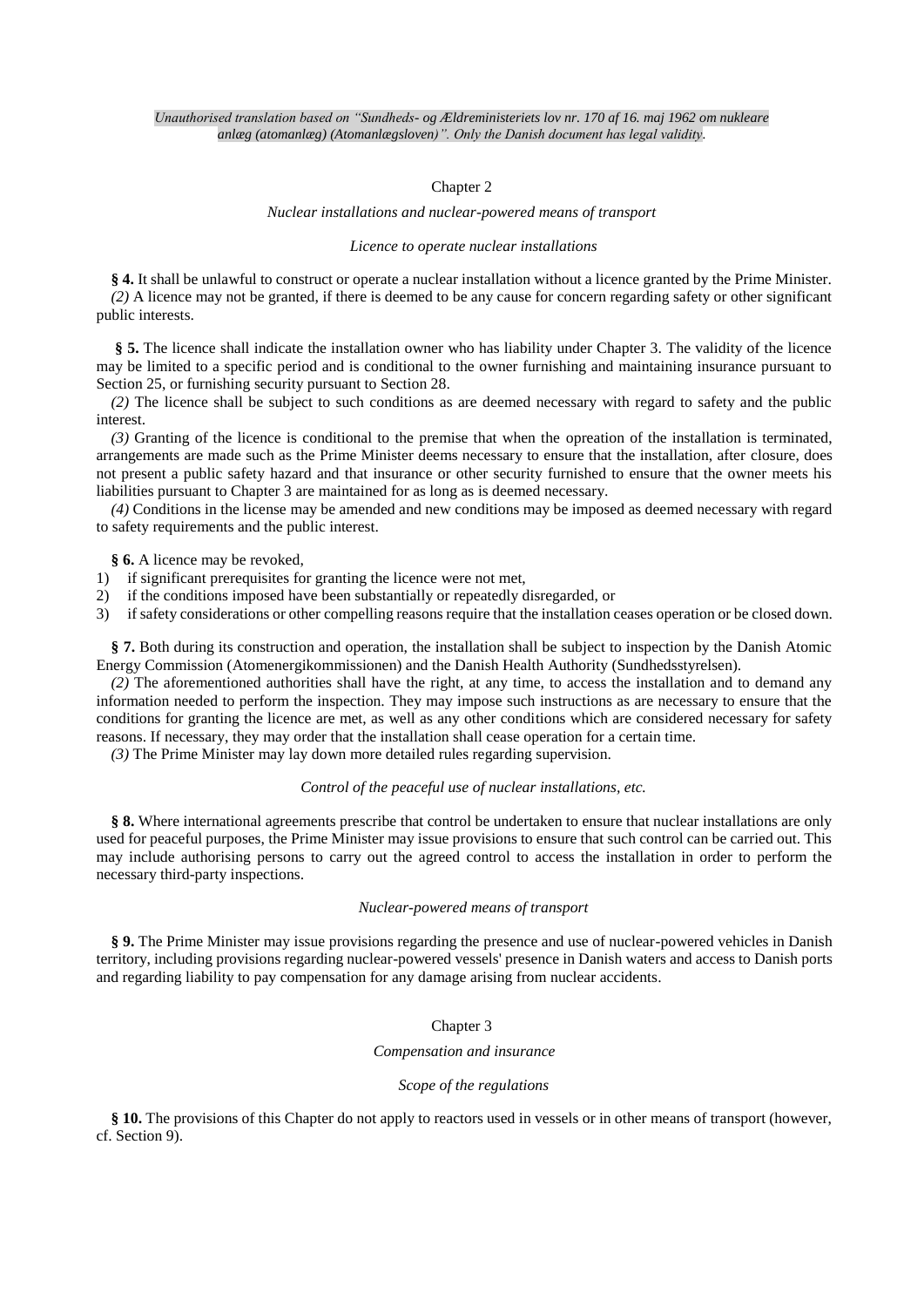**§ 11**. Damage caused by a nuclear accident which occurs in a non-Paris Convention State shall not entitle the person suffering damage to claim compensation under this Chapter. The same applies to nuclear damage which occurs in such a State, unless such damage arose from a nuclear accident which occurred in Denmark and for which the owner of the installation in Denmark is liable. If the owner of a nuclear installation in another Paris Convention State is liable to pay compensation, the regulations of that State regarding the territorial scope of the liability shall apply.

*(2)* If the law in a non-Paris Convention State provides that compensation is not payable for damage arising from nuclear accidents or is payable in a lower amount than under Danish Law, it may be determined by Order in Council that corresponding rules shall apply with regard to compensation for damage arising from a nuclear accident that occurred in the State in question.

**§ 12**. It may be determined by Order in Council that a non-Paris Convention State may be equated in whole or in part with a Paris Convention State for the purposes of the provisions of this Chapter.

#### *The installation owner's liability*

**§ 13.** If a nuclear accident occurs at an installation in Denmark or in another Convention State, the installation owner shall be liable to pay compensation for damage caused by such accident.

*(2)* Damage arising from a nuclear accident which occurs during the transportation of nuclear materials shall be compensated according to the provisions of Sections 14 and 15.

*(3)* If a nuclear accident was caused by a nuclear material which was not located in a nuclear installation at the time of the accident, but which comes from an installation in Denmark or another Convention State, the owner of that installation shall be liable for the damage. However, if another installation owner has taken possession of the nuclear material, that owner shall be liable.

# *Special provisions on transportation*

**§ 14**. If a nuclear accident occurs during the transportation of a nuclear material from a nuclear installation in Denmark or in another Convention State, the owner of that installation shall be liable to pay compensation for damage arising from the accident, subject to the limitations given in Section 11. However, if the accident occurs after the nuclear material has been taken in charge by the owner of another nuclear installation in Denmark or in another Convention State, that owner shall be liable.

*(2)* If the nuclear material is consigned from a non-Paris Convention State to a nuclear installation in Denmark or in another Convention State with the consent of the owner of that installation, such an owner shall be liable for any damage arising from a nuclear accident which occurs during transportation, subject to the limitations specified in Section 11.

*(3)* The owner's liability under this paragraph includes, besides the actual transportation of the material, any temporary storage of the material incidental to transportation.

**§ 15**. The Minister of Justice may, upon application by a carrier performing transportation pursuant to Section 14, decide that the applicant shall be liable instead of the owner of a nuclear installation in Denmark for nuclear accidents occurring during transportation. Such a decision may only be made if the installation owner has consented to it and the applicant has proved that insurance has been furnished pursuant to Section 25 or that security has been furnished pursuant to Section 28. If such a decision is made, the provisions regarding the installation owner's liability shall, instead, apply to the applicant. The same shall apply where an installation owner's liability under corresponding legislation in another Paris Convention State is transferred to a party other than the owner.

#### *Basis for liability*

**§ 16**. The installation owner shall be liable under the provisions of this Chapter even if the damage is accidental.

*(2)* However, the owner shall not be liable under these provisions if the nuclear accident is due to armed conflict, invasion, civil war or insurrection.

# *Excluded damage*

**§ 17**. The liability provisions of this Chapter shall not apply to damage caused to the nuclear installation itself or to items which are on the installation site under the owner's custody or control in connection with use of the installation.

*(2)* Neither shall these liability provisions apply to damage caused to the means of transport which contained the nuclear material at the time of the accident, in the instances given in Section 14. However, if the owner of an installation in another Paris Convention State is liable for the damage, the law of the Installation State shall apply.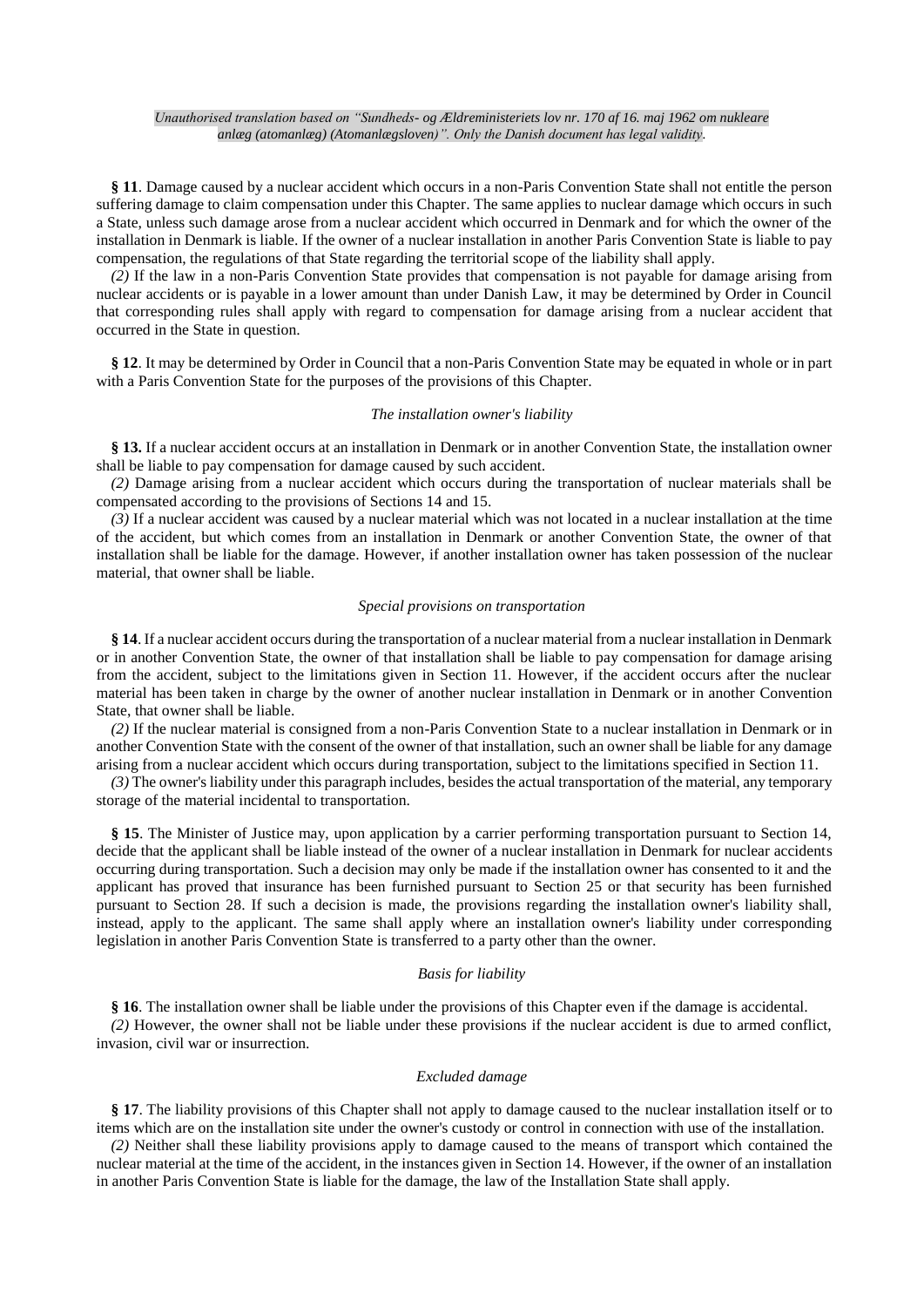#### *Contributory responsibility of person suffering damage*

**§ 18**. If a person suffering damage has contributed to the damage, either wilfully or through negligence, the compensation may be reduced or waived unless the person has only exhibited slight negligence.

*(2)* The compensation may also be reduced or waived if the person suffering damage has taken unauthorised possession of or interfered with the material that caused the damage.

#### *Preclusion of claims against parties other than the owner*

**§ 19**. If the owner of a nuclear installation is liable for damage under the provisions of this Chapter or corresponding provisions in another Convention State, the person suffering damage may not claim damages against parties other than the owner. If a claim for damages cannot be made against the owner or the owner's estate because the owner has died or the activity has been terminated, the claim can be made against the insurance company or the party who has furnished other security. Such claims shall not be affected by preclusive claims made by the owner's creditors.

*(2)* The provisions of item 1 shall not have a preclusive effect on claims for damages supported by an international agreement regarding damage in the field of transport if such agreement was in force or open for signature, ratification or accession on 29 July 1960.

#### *Recourse against the owner*

**§ 20**. A party liable to pay compensation for damage arising from a nuclear accident pursuant to Section 19, item 2, or pursuant to the law of a non-Paris Convention State, may claim indemnity against the installation owner who is liable for the damage under the provisions of this Chapter, subject to the liability limit given under Section 21.

*(2)* If, as a result of the provisions under Section 11, the installation owner is not liable towards the person suffering damage under this Chapter, the party liable for damage arising from the accident who has their principal place of business in a Paris Convention State or who is in the service of a person that meets this criterion shall have the right to indemnity against the installation owner under the provisions set out in item 1. However, when nuclear material is transported to a recipient in a non-Paris Convention State, indemnity cannot be claimed if the accident occurred after the material was unloaded from the means of transport which carried it into the State in question. When a nuclear material is transported from a consigner in a non-Paris Convention State, indemnity cannot be claimed if the accident occurred before the material was loaded onto the means of transport carrying it from the foreign State.

*(3)* The claim against the installation owner referred to in items 1 and 2 shall not be applicable to the extent that the party making the claim is liable towards the owner pursuant to Section 23.

## *Limitation of the installation owner's liability*

**§ 21**. The total liability of an owner of an installation in Denmark for occurrences of damage arising from one and the same nuclear accident shall be limited to DKK 70 million. In special cases the Minister for Justice may, depending on the size and type of installation, the scope of transport that the liability concerns as well as other circumstances prescribe a different highest amount, however not less than DKK 35 million. If a nuclear installation is located in another Convention State, that State's laws regarding limitation of liability shall be applicable.

*(2)* The limitation under item 1 shall not apply to interest and litigation costs.

**§ 22.** If owners of two or more nuclear installations are liable to pay compensation for the same damage under the provisions of this Chapter or the law of another Paris Convention State, they shall be jointly and severally liable towards the person suffering damage, but each owner shall be liable up to the liability limit applicable to the owner under Section 21. However, if the damage results from a nuclear accident during transportation of nuclear materials, the owners' total liability may not exceed the largest liability limit amount applicable to either of the owners under Section 21.

*(2)* Liability shall be shared by the owners with consideration to each installation's share in the damage and other circumstances.

# *The installation owner's right of recourse*

**§ 23**. If damage for which the owner of a nuclear installation is liable under this Chapter or under corresponding provisions in another Paris Convention State was caused intentionally, the owner shall be entitled to claim indemnity against the individual or individuals who intentionally caused the damage. The owner may also claim indemnity if this right has expressly been granted to the owner by agreement.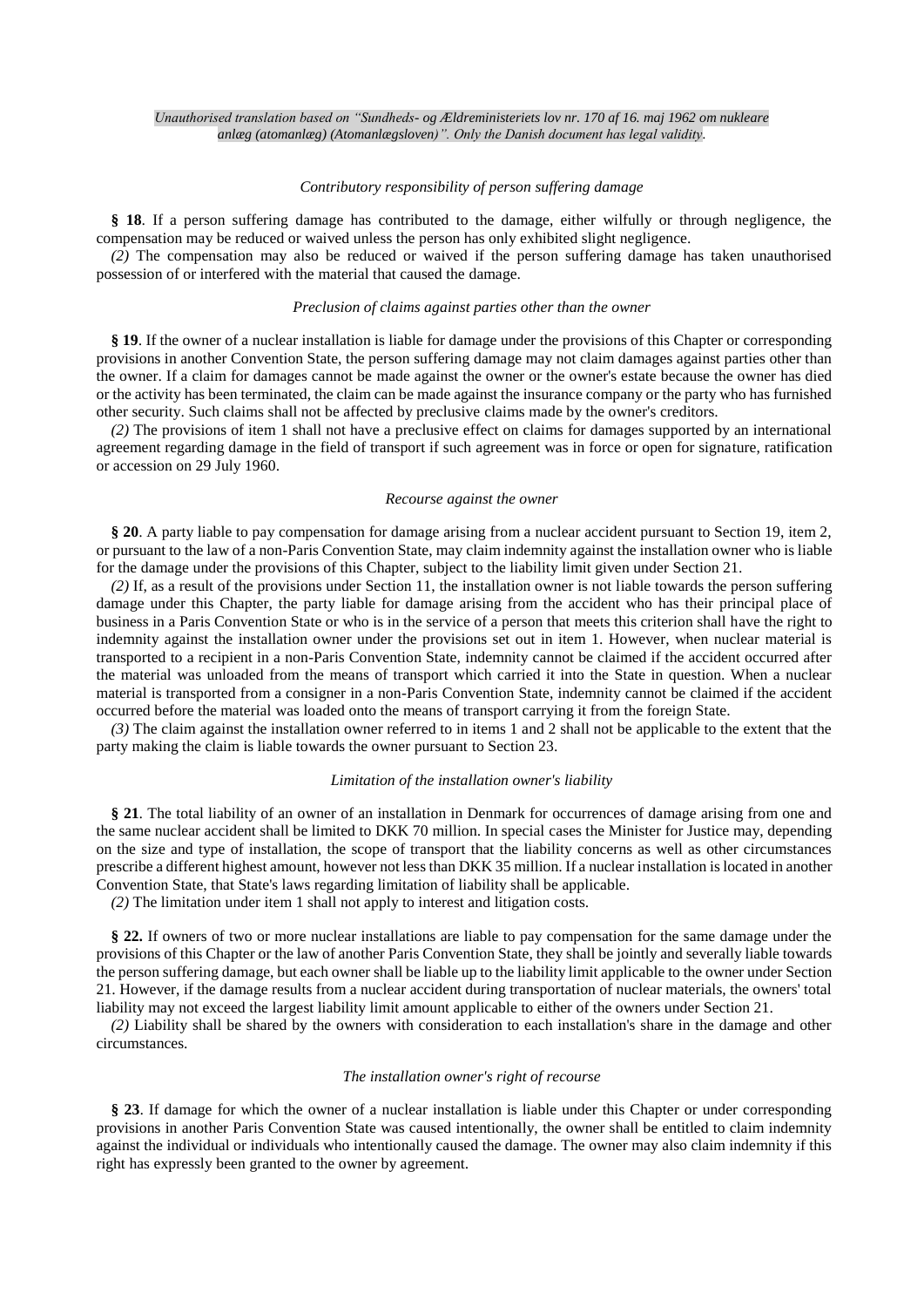*(2)* If a carrier has transported nuclear material through a Paris Convention State without the authorisation of the installation owner who is liable under Section 14, where the owner is subject to a higher liability limit than that given in Section 21, and if the owner, as a result thereof, has incurred liability above the maximum limit given in Section 21, the owner may claim the excess amount to be compensated by the common carrier. However, this shall not apply if the transportation through the State in question was undertaken for the purpose of saving life or property or for reasons beyond the common carrier's control.

*(3)* With the exception of what is provided in Section 22, item 2, and in items 1 and 2 of this paragraph, the owner shall not have the right to have the amount of compensation he has incurred covered by third parties.

## *Annulment*

**§ 24**. Claims for compensation or indemnity by a nuclear installation owner pursuant to this Chapter shall be statutebarred under the provisions of Act no. 274 of 22 December 1908.

*(2)* However, if the extinction period has not occurred under these provisions, the claim shall be annulled 10 years after the occurrence of the accident that caused the damage, cf. Section 1, Letter f, unless the claim has previously been acknowledged by the owner or if the person suffering damage has taken legal action to pursue the claim. If the nuclear accident is attributable to nuclear materials which have been unlawfully removed, lost or abandoned and have not been recovered at the time of the accident, the 10-year period shall be counted from the date of the removal, loss or abandonment.

*(3)* In cases where the Tribunal referred to in Article 17 of the Paris Convention decides that legal proceedings shall take place in Denmark, cf. Section 33, item 3, the claim shall not be subject to an extinction period in accordance with items 1 and 2 if, before the Tribunal's decision, the claim is pursued in one of the States between whose courts the Tribunal can choose, or if a request is made to the competent authority in the relevant State to obtain a decision from the Tribunal, provided these measures are taken before the extinction period has expired under the law of the relevant Paris Convention State. In such cases, the legal proceedings shall be held in Denmark within a period established by the Tribunal.

## *Insurance and other security*

**§ 25.** An owner of a nuclear installation in Denmark shall furnish and maintain insurance, which shall be approved by the Minister for Justice, to cover claims for compensation or indemnification that, subject to the limitations set out in Section 21, may be brought against the owner in accordance with this Chapter or the law of another Paris Convention State which may be applied pursuant to the Paris Convention. Separate insurance may be approved to cover liability for nuclear accidents which may occur during transportation.

**§ 26**. If insurance cover, as referred to in Section 25, is cancelled without new insurance being in place, the insurer shall be liable for damage arising from a nuclear accident which occurs within 2 months after the insurer has given the Minister for Justice written notification that the insurance cover has been cancelled. However, to the extent that the insurance covers damage arising during transport, the insurer shall continue to be liable until the transportation has been completed.

**§ 27**. The Minister for Justice may lay down more detailed rules regarding the insurance policies referred to in Section 25.

**§ 28**. The duty to furnish insurance does not apply to installations for which the State is liable.

*(2)* The Minister for Justice may exempt an installation owner from the obligation to furnish insurance if security is furnished that is deemed equally adequate by the Minister.

*(3)* If said security is furnished by a party other than the installation owner, the relevant laws regarding insurance shall be applicable.

#### *State liability*

**§ 29**. The State is liable, within the liability limit given in Section 21, to pay the person suffering damage compensation which an installation owner in Denmark is liable to pay pursuant to this Chapter or corresponding rules in another Paris Convention State, if the claim for such compensation could not be settled by the owner's insurance or other security.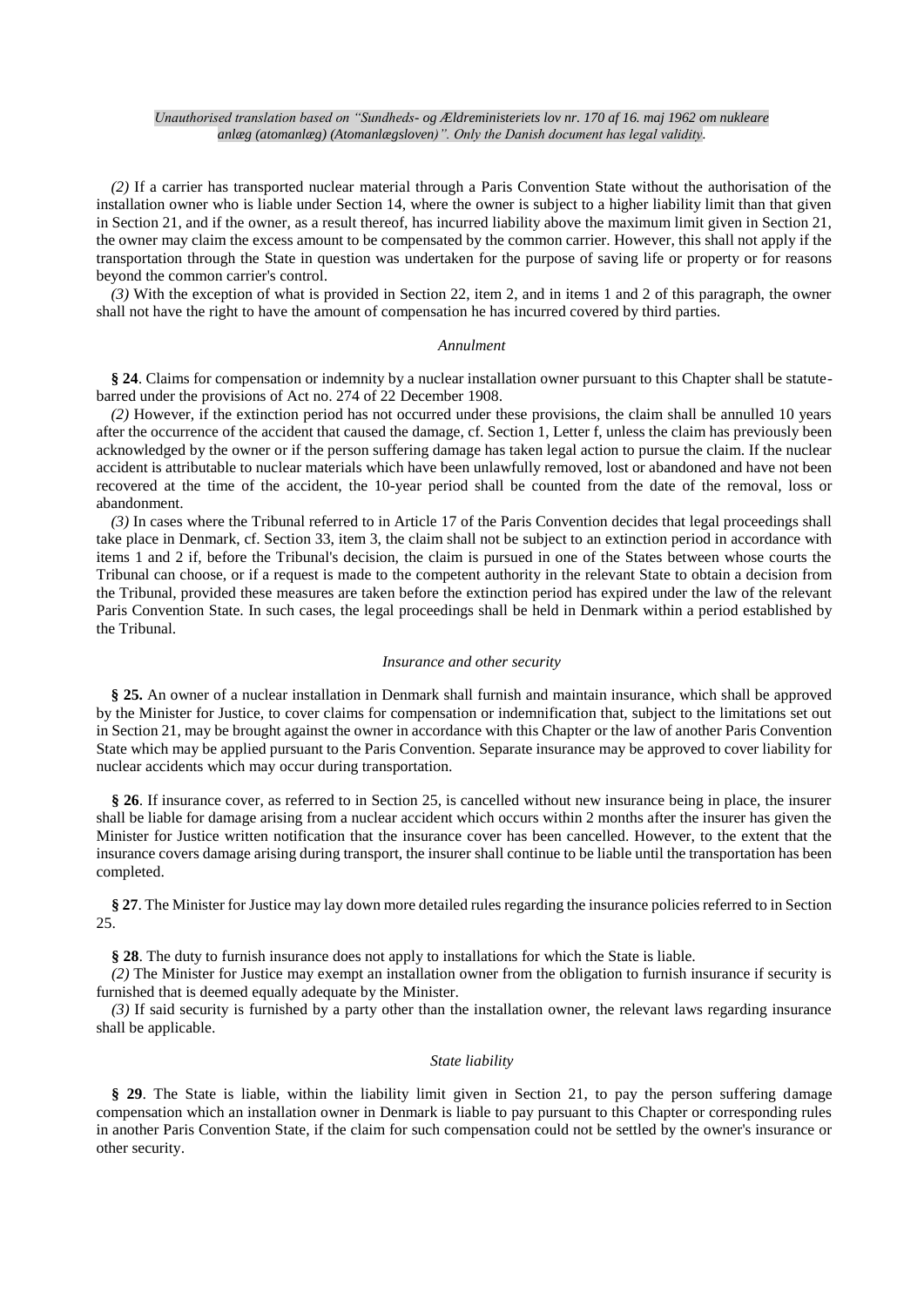**§ 30**. If a claim for compensation for damage arising in Denmark from a nuclear accident for which the owner of a nuclear installation in Denmark is liable is annulled pursuant to Section 24, item 2, or pursuant to corresponding legal provisions of another Paris Convention State, the compensation shall be paid by the State. Compensation may only be claimed from the State if there is a valid reason why the claim was not brought against the owner before the owner's liability was annulled under the above mentioned provisions. The claim shall be annulled according to the provisions of Act no. 274 of 22 December 1908, and at latest 30 years after the time stated in Section 24, item 2. If claims from other persons suffering damage are not fully covered due to the liability limit referred to in Section 21, cf. Section 31, the compensation amount payable by the State shall be reduced accordingly. Item 2. Compensation under item 1 shall be payable provided there is reciprocity regarding damage which has arisen in another State. Moreover, it may be determined by Order in Council that compensation shall be payable for damage which has arisen outside territory recognised under international law.

### *Division of liability and State subsidy*

**§ 31**. Where there is reason to believe that the damage arising from a nuclear accident for which the owner of an installation in Denmark is liable will exceed the maximum amount given under Section 21, the owner shall promptly notify the Minister for Justice of this. In such cases, the Minister of Justice may decide that for a 6-month period, only a proportion of the due compensation amount needs to be paid. Moreover, the Minister for Justice shall, if necessary, present a bill to the Danish Parliament containing proposals for new rules to ensure that claims for damages are covered proportionally and establishing whether, and if so with which state funds, subsidies should be provided for uncovered damages.

*(2)* If the owner of an installation that is not located in Denmark is liable for damages, the provisions under item 1 shall apply correspondingly, provided the claim can be pursued in Denmark pursuant to Section 33.

# *The State's right of recourse*

**§ 32**. If the State has paid compensation pursuant to Sections 29-31 for damage that was caused intentionally, the compensation amount can be reclaimed from the individual or individuals who intentionally caused the damage.

*(2)* The State can also reclaim compensation paid pursuant to Section 29

- 1) from a party who, in the capacity of insurer or guarantor or otherwise by express agreement, has undertaken to cover the damage, cf. Section 23, item 1, point 2,
- 2) from an owner who, pursuant to Section 22, item 1, is jointly liable for the damage, to the extent that said owner is liable under Section 22, item 2,
- 3) from an installation owner, if the compensation was paid due to the owner's failure to furnish and maintain proper approved insurance or other security, or because the security being found to be inadequate.

# *Danish jurisdiction*

**§ 33**. Legal actions against an owner of a nuclear installation – or against an insurer or guarantor in the cases given in Section 19, item 1, point 2 – concerning compensation for damage or indemnity pursuant to this Chapter can be brought before a Danish court of law:

1) if the claim is brought against an owner of an installation which is located in Denmark, or

2) if the nuclear accident occurred during transportation and wholly within Danish territory.

*(2)* However, the provision under item 1, no. 1 shall not apply if the accident occurred during transportation and wholly within the territory of any other Paris Convention State.

*(3)* If a claim is brought both against an owner of an installation in Denmark and the owner of an installation in another Paris Convention State, legal action may only be brought in a Danish court of law, pursuant to item 1, no. 1,

a) if, in the case of a nuclear accident during transportation, the means of transport carrying the nuclear material at the time of the accident was registered in Denmark, or if the Tribunal referred to in Article 17 of the Paris Convention determines that legal action shall be brought in a Danish court of law;

b) in other cases as determined by the court referred to under a).

*(4)* If the claim for compensation is only made against an owner of an installation in Denmark, said owner can request that the provisions in item 3 be applied if the owner can prove that there are grounds for also making the claim against an owner in another Paris Convention State.

*(5)* Requests to have disputes regarding the State of jurisdiction determined by the Tribunal referred to in Article 17 of the Paris Convention shall be submitted to the Minister for Justice.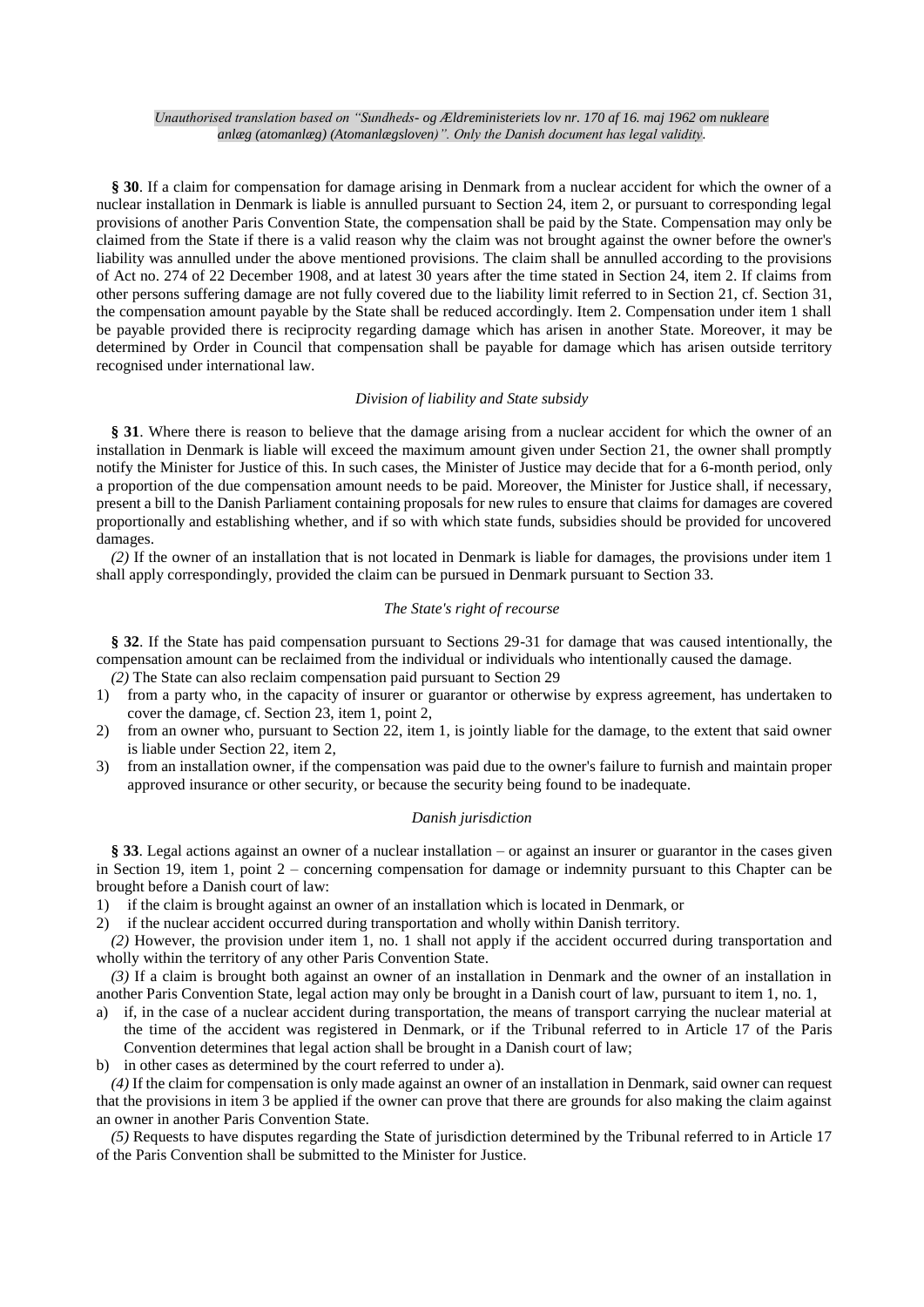# *Enforcement of foreign judgements*

**§ 34**. A judgement regarding compensation for damage arising from a nuclear accident can, subject to the limitation given in Section 21, be enforced in Denmark, provided the judgement was issued by a court in a Paris Convention State based on Article 13 of the Paris Convention and can be enforced in the State in which the determination was reached. This provision does not apply to judgements that only have temporary enforceability.

*(2)* Requests for enforcement of the foreign judgements referred to in item 1 shall be made to the Minister for Justice. Such requests shall be accompanied by a verified transcript of the judgement and a declaration from the authorities in the State in question that the judgement supports the claims for compensation, in accordance with the provisions of the Convention, and that the judgement can be enforced in the State in which it was issued. The Minister for Justice can require the transcript and declaration to be accompanied by a certified translation.

*(3)* Corresponding provisions are applicable to settlements reached or confirmed before the above mentioned courts.

#### *Certificates*

**§ 35**. Whenever a nuclear material is consigned from or to an installation in Denmark under circumstances according to which, pursuant to Section 14, the owner would be liable for damage occurring during transportation, the owner shall provide the carrier with a certificate issued by the insurer or by another guarantor who, pursuant to Section 28, has furnished security to cover the liability for damages or on behalf of such parties. The carrier may not commence transportation before obtaining this certificate.

*(2)* The certificate shall contain details of the name and address of the liable owner, the material and transportation to which the security applies, as well as the amount, type and duration of the security. It shall be accompanied by a declaration from the Danish Atomic Energy Commission stating that the party named in the certificate is a nuclear installation owner as set out under the Paris Convention.

*(3)* The person issuing the certificate or the person on whose behalf it is issued shall be responsible for ensuring that the certificate accurately states the owner's name and address and the amount, type and duration of the security.

#### Chapter 4

#### *Relationship to other laws, penalty clauses and final provisions*

**§ 36.** Persons who work at a nuclear installation and are covered by insurance furnished by the responsible owner of the installation pursuant to the Accident Insurance Act (Ulykkesforsikringsloven) may only claim compensation under this Act if their loss is not covered through such insurance. Notwithstanding the provisions of Section 4 of the Accident Insurance Act, the insurance company shall not be entitled to claim compensation from the installation owner that the company has paid to such persons.

**§ 37.** The provisions of Act no. 94 of 31 March 1953 on the use etc. of radioactive substances (Sundhedslovgivningen) and of the Workers' Protection Act (Arbejderbeskyttelseslovgivningen) are not affected by this Act.

**§ 38.** Any person who constructs or operates a nuclear installation without a licence or who violates the criteria or conditions for obtaining such licence shall be liable to a fine or imprisonment for a period of up to 2 years. The same sanctions shall be applicable to any person who provides false or misleading information in connection with issues concerning licences or in order to meet the criteria and conditions for obtaining a licence or who, when applying for a licence, conceals information that has an important bearing on the application. If these violations are ascribable to negligence, the offender shall be liable to a fine.

*(2)* Any person who violates requirements of regulatory authorities pursuant to Section 7 or who provides regulatory authorities with incorrect information or violates the provisions of Sections 25 and 31, item 1, point 1 and Section 35, item 1 shall be liable to a fine or imprisonment.

*(3)* The violation of any regulations issued on the basis of this Act may be punishable by a fine or imprisonment.

*(4)* The owner of the installation may be liable to a fine even if the violation was not committed with intent or negligence. For violations committed by limited companies, cooperative societies, etc., the company itself may be liable to a fine. No alternative penalty shall be stipulated in lieu of a fine imposed pursuant to this item.

**§ 39.** Matters concerning violations of this Act or of regulations issued under this Act shall be treated as a police matter. The legal remedies referred to in Chapters 68, 69, 71 and 72 of the Administration of Justice Act (retsplejeloven)